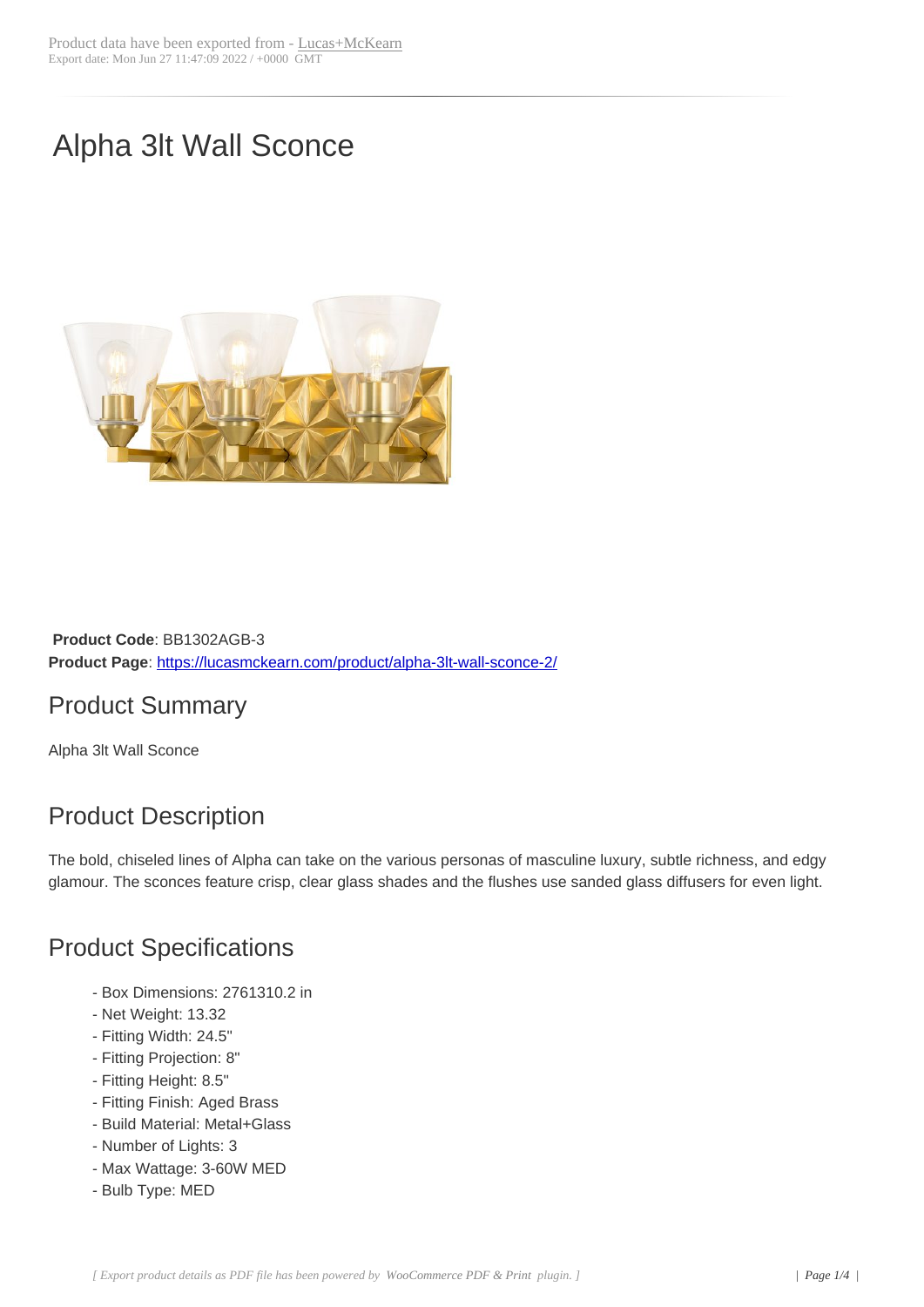- Voltage: 120V
- Bulb Included: No
- UPC#: 818555016410
- Wet Rating: ETL Damp Rated

## Product Gallery



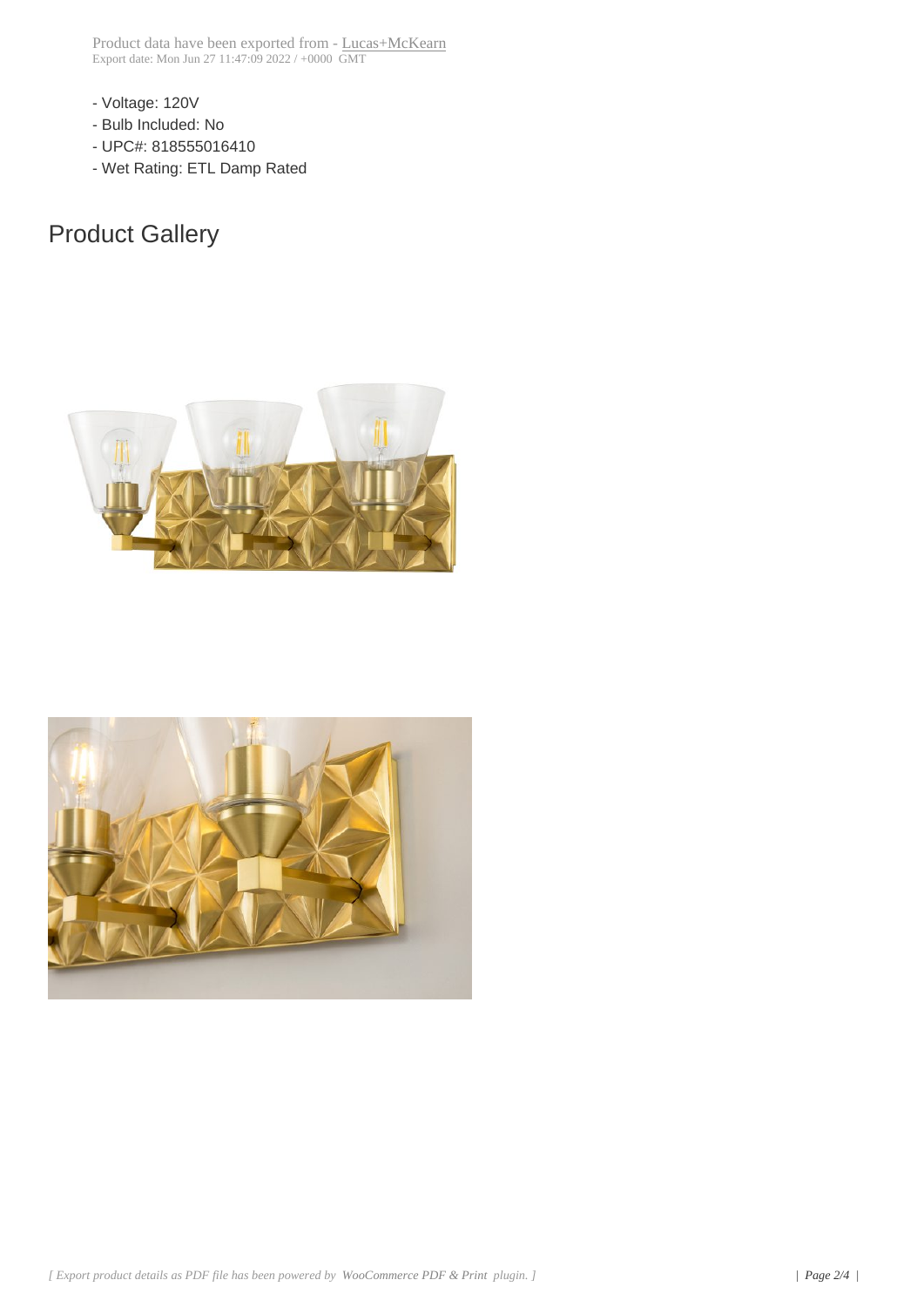